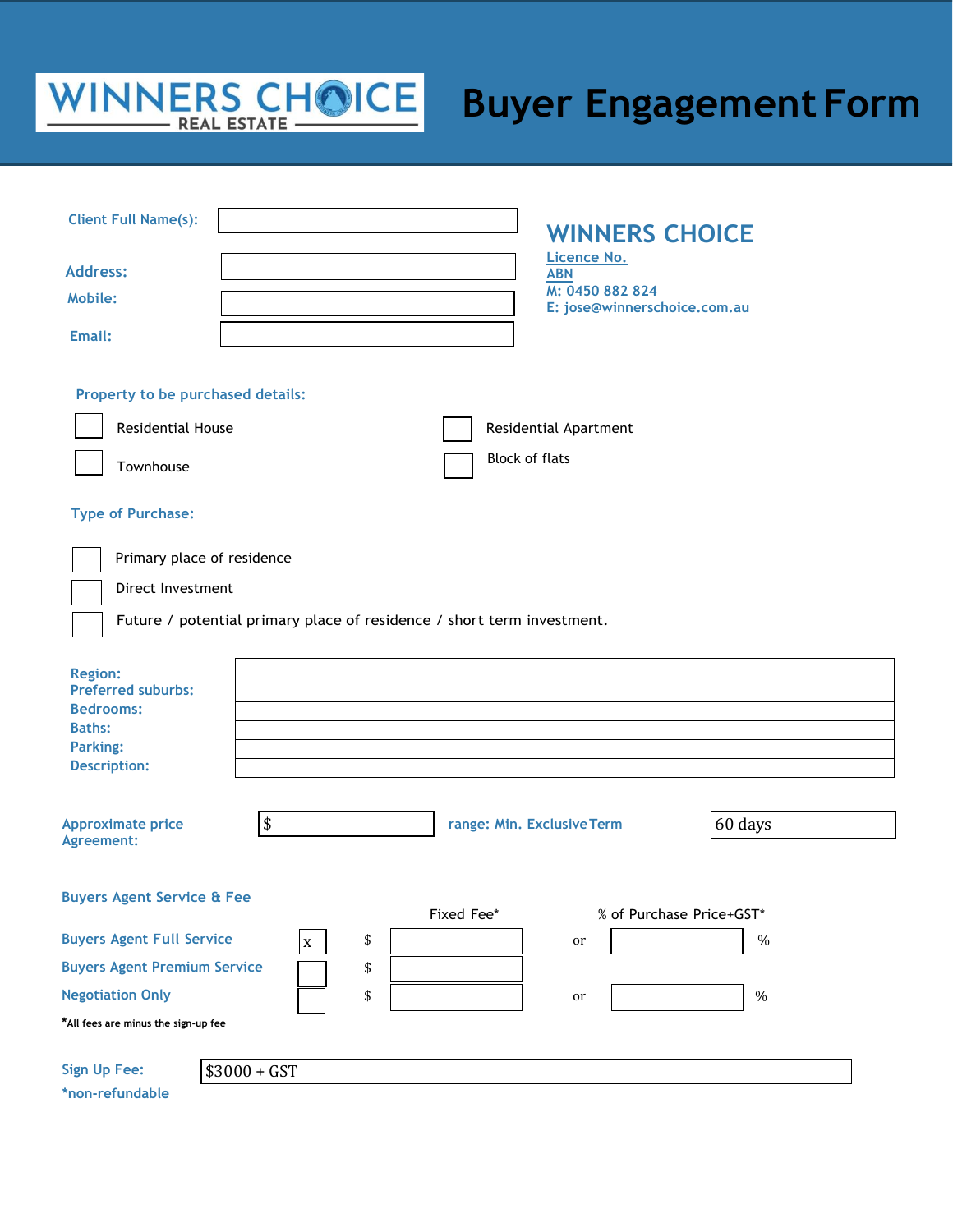## WINNERS CHOICE

### **Let's begin**

### **Please return this signed agreement to: Please transfer the Retainer Fee below:**

Email: **[jose@winnerschoice.com.au](mailto:jose@winnerschoice.com.au)** Sign Up Fee

Name

BSB

| Sign Up Fee           | $$3000 + GST$         |
|-----------------------|-----------------------|
| Name                  | <b>Winners Choice</b> |
| <b>BSB</b>            |                       |
| <b>Account Number</b> |                       |

Reference Details: Please include your full name as the reference for this transaction

\* All dollar amounts and percentage figures are inclusive of 10% GST.